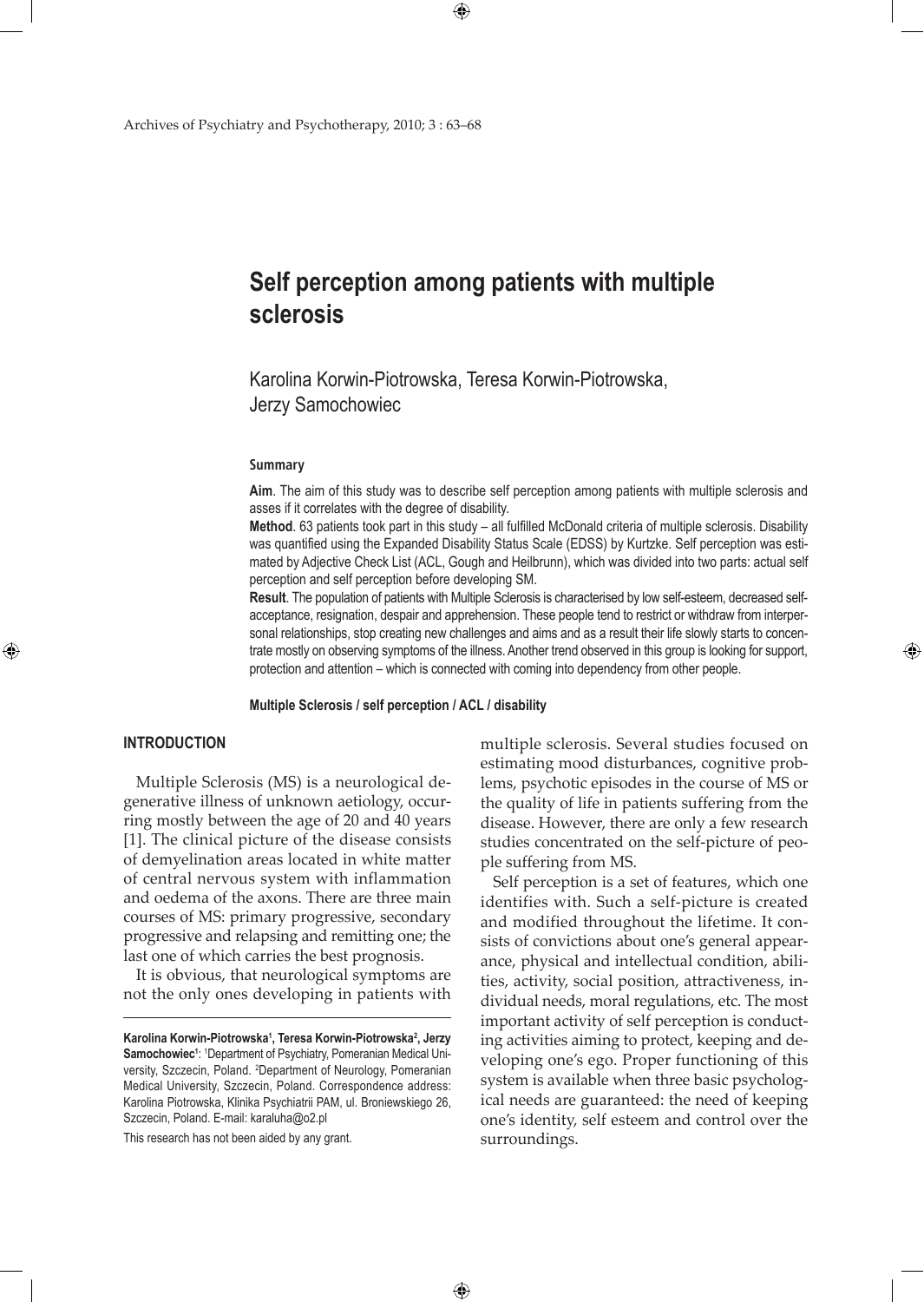Serious disabling disease and its consequences are such a strong stress, that changes in self perception are very sudden and not compatible with how it developed so far. In this context the illness might be compared to a cataclysm which changes everything. The ill person stops receiving feedback information which previously confirmed his identity, self esteem and control. A lack of this information is perceived as a threat for ego and leads to over-concentration on one's complaints and to distress. A sick person becomes a specific reference standard for him- or herself – this behaviour is called an egocentric type of regulation [2].

The aim of this study was to describe the self perception among patients with multiple sclerosis and asses if it correlates with the degree of disability.

### **METHODS AND MATERIALS**

⊕

The sample consisted of 63 patients, recruited from the multiple sclerosis out-patient clinic. There were 27 men and 36 women and the mean age of the patients was 42.97 years, and the mean age at onset of SM – 31.13 years. All the patients fulfilled the McDonald criteria of multiple sclerosis [3]. Disability was quantified using the Expanded Disability Status Scale (EDSS) by Kurtzke [4] and the course of multiple sclerosis was also assessed. Self perception was estimated by the Adjective Check List (ACL, Gough and Heilbrunn), which was divided into two parts: actual self perception and self perception before developing SM [5]. ACL is a self-administered questionnaire, composed of 37 adjective scales.

The exclusion affected patients, who:

- were treated with steroids, β-interferon, anti-depressive or neuroleptic drugs during the last four weeks;
- fulfilled criteria of: dementia, affective and/or anxiety disorders of moderate or severe degree – in the past; psychoactive substance addiction;
- were suffering from any systemic diseases which might have disturbed the natural course of SM.

 The statistic analysis methods used in the present study consisted of Kołmogorow-Smirnow test, variation analysis test (ANO-VA), and t-student test. The assessment of relation between non-continuous variables was performed by Spearman's rank correlation and Pearson's correlation. The results were presented with the use of correlation factor  $-$  r, and probability  $-p$ .

⊕

#### **RESULTS**



 $\bigoplus$ 

**Figure 1.** ACL Test – mean values

Patients with MS achieved the lowest scores in the following scales: Fav – Number of favourable adjectives, Com – Communality, Cha – Change and Het – Heterosexuality. The scores in scales: Ach – Achievement, Aff– Affiliation, S-Cf – Selfconfidence , P-Adj – Personal Adjustment and Fc – Free child scale significantly decreased, whereas higher scores were reached in scales: Suc – Succorance, Aba – Abasement, Def – Deference, Crs – Counselling Readiness, S-Cn – Selfcontrol and Ac – Adapted child.

Archives of Psychiatry and Psychotherapy, 2010; 3 : 63–68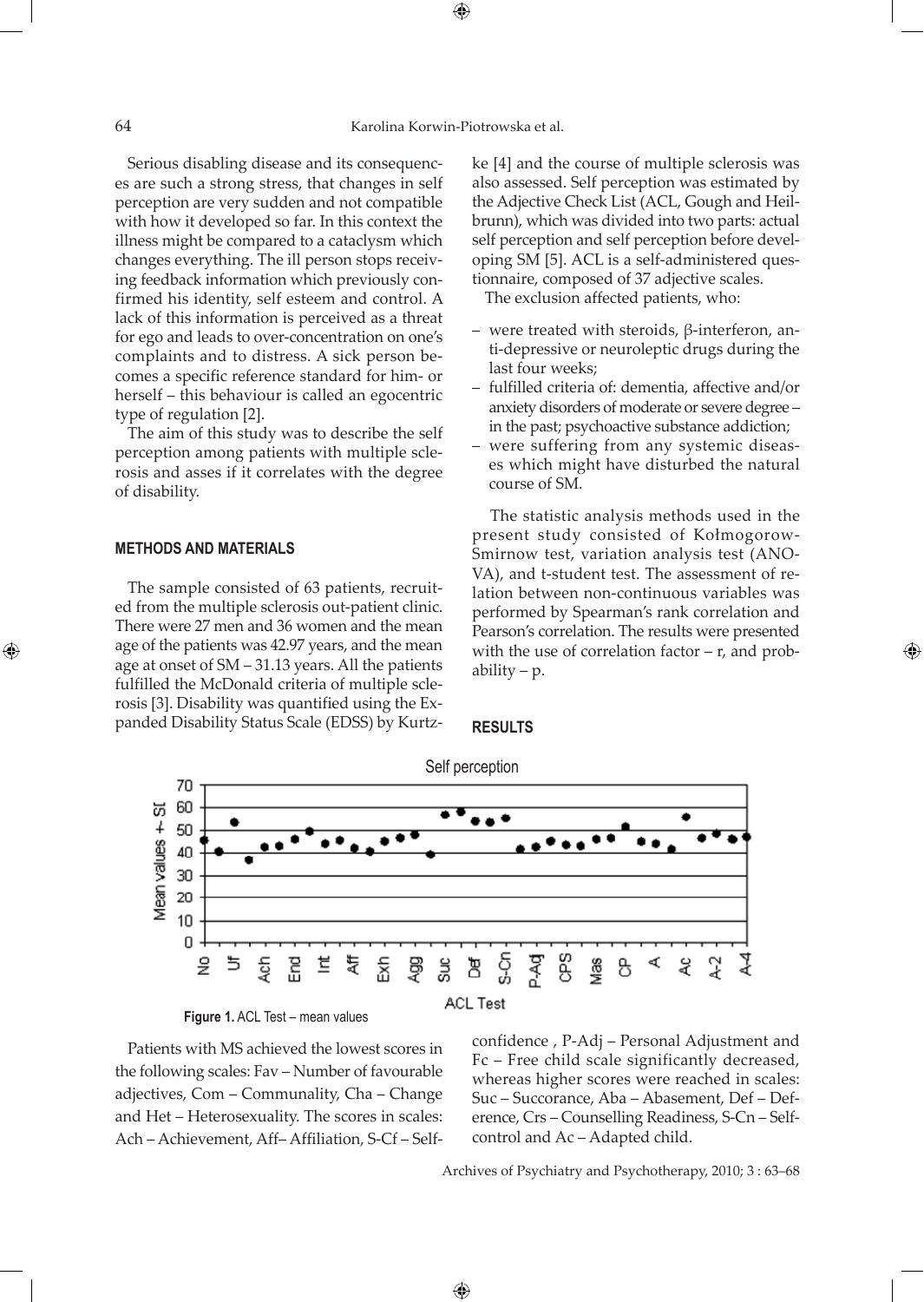# Self perception among patients with multiple sclerosis 65

|            |          |         |             | 2 factor analysis of variation, concomitant variable - age |          |                  |         |  |
|------------|----------|---------|-------------|------------------------------------------------------------|----------|------------------|---------|--|
|            |          |         | 2-factor    |                                                            |          |                  |         |  |
|            | 1-factor |         | <b>EDSS</b> | Interaction                                                |          | Regression score |         |  |
| Variable   |          | p level | p level     | p level                                                    | variable | r                | p level |  |
| No         | Gender   | 0.93387 | 0.32781     | 0.57188                                                    | Age      | $-0.02$          | 0.87294 |  |
| Fav        | Gender   | 0.38427 | 0.38053     | 0.44559                                                    | Age      | $-0.23$          | 0.08687 |  |
| Uf         | Gender   | 0.18848 | 0.18352     | 0.49703                                                    | Age      | 0.10             | 0.46471 |  |
| Com        | Gender   | 0.22674 | 0.38079     | 0.55838                                                    | Age      | $-0.03$          | 0.82376 |  |
| Ach        | Gender   | 0.02770 | 0.56723     | 0.86673                                                    | Age      | $-0.11$          | 0.39609 |  |
| Dom        | Gender   | 0.23866 | 0.37154     | 0.41205                                                    | Age      | $-0.22$          | 0.09207 |  |
| End        | Gender   | 0.05363 | 0.75764     | 0.56246                                                    | Age      | $-0.09$          | 0.51651 |  |
| Ord        | Gender   | 0.00711 | 0.22461     | 0.11979                                                    | Age      | $-0.10$          | 0.44729 |  |
| Int        | Gender   | 0.48330 | 0.69443     | 0.53240                                                    | Age      | $-0.09$          | 0.51417 |  |
| Nur        | Gender   | 0.50058 | 0.94217     | 0.43880                                                    | Age      | $-0.07$          | 0.62036 |  |
| Aff        | Gender   | 0.26972 | 0.69804     | 0.30654                                                    | Age      | $-0.28$          | 0.03593 |  |
| Het        | Gender   | 0.42890 | 0.50090     | 0.44907                                                    | Age      | $-0.38$          | 0.00352 |  |
| Exh        | Gender   | 0.73976 | 0.72215     | 0.42943                                                    | Age      | $-0.33$          | 0.01271 |  |
| Aut        | Gender   | 0.83352 | 0.74108     | 0.89756                                                    | Age      | $-0.11$          | 0.39663 |  |
| Agg        | Gender   | 0.87232 | 0.89713     | 0.81111                                                    | Age      | $-0.14$          | 0.31077 |  |
| Cha        | Gender   | 0.35072 | 0.02610     | 0.24695                                                    | Age      | $-0.14$          | 0.30558 |  |
| Suc        | Gender   | 0.21618 | 0.05600     | 0.57812                                                    | Age      | 0.23             | 0.08791 |  |
| Aba        | Gender   | 0.28722 | 0.04185     | 0.15722                                                    | Age      | 0.27             | 0.03929 |  |
| Def        | Gender   | 0.93005 | 0.85504     | 0.65530                                                    | Age      | 0.18             | 0.17166 |  |
| Crs        | Gender   | 0.00069 | 0.20820     | 0.49987                                                    | Age      | 0.28             | 0.03476 |  |
| S-Cn       | Gender   | 0.21222 | 0.85983     | 0.91276                                                    | Age      | 0.19             | 0.16044 |  |
| S-Cf       | Gender   | 0.24373 | 0.29032     | 0.63112                                                    | Age      | $-0.26$          | 0.05068 |  |
| P-Adj      | Gender   | 0.75345 | 0.26259     | 0.87011                                                    | Age      | $-0.21$          | 0.11279 |  |
| <b>Iss</b> | Gender   | 0.10244 | 0.16635     | 0.29584                                                    | Age      | $-0.17$          | 0.19917 |  |
| Cps        | Gender   | 0.51310 | 0.09213     | 0.87799                                                    | Age      | $-0.27$          | 0.04186 |  |
| Mls        | Gender   | 0.19055 | 0.51981     | 0.79874                                                    | Age      | $-0.10$          | 0.44844 |  |
| Mas        | Gender   | 0.30497 | 0.81622     | 0.21743                                                    | Age      | $-0.05$          | 0.68579 |  |
| Fem        | Gender   | 0.47735 | 0.86161     | 0.72009                                                    | Age      | $-0.18$          | 0.18178 |  |
| <b>CP</b>  | Gender   | 0.41431 | 0.40859     | 0.64319                                                    | Age      | 0.01             | 0.95079 |  |
| <b>NP</b>  | Gender   | 0.96936 | 0.53203     | 0.16466                                                    | Age      | $-0.13$          | 0.33206 |  |
| A          | Gender   | 0.28679 | 0.97633     | 0.22138                                                    | Age      | $-0.02$          | 0.89782 |  |
| Fc         | Gender   | 0.96056 | 0.13633     | 0.80631                                                    | Age      | $-0.34$          | 0.00897 |  |
| Ac         | Gender   | 0.14443 | 0.48104     | 0.36973                                                    | Age      | 0.17             | 0.20738 |  |
| AA-1       | Gender   | 0.16480 | 0.72430     | 0.34953                                                    | Age      | $-0.07$          | 0.60414 |  |
| $AA-2$     | Gender   | 0.18458 | 0.63828     | 0.94551                                                    | Age      | $-0.02$          | 0.87967 |  |
| $AA-3$     | Gender   | 0.14344 | 0.64960     | 0.36992                                                    | Age      | $-0.08$          | 0.56127 |  |
| AA-4       | Gender   | 0.08554 | 0.94255     | 0.53722                                                    | Age      | $-0.06$          | 0.66066 |  |
|            |          |         |             |                                                            |          |                  |         |  |

 $\bigoplus$ 

**Table 1.** The relation between self picture and disability degree, controlling gender and age

Archives of Psychiatry and Psychotherapy, 2010; 3 : 63–68

 $\bigoplus$ 

 $\bigoplus$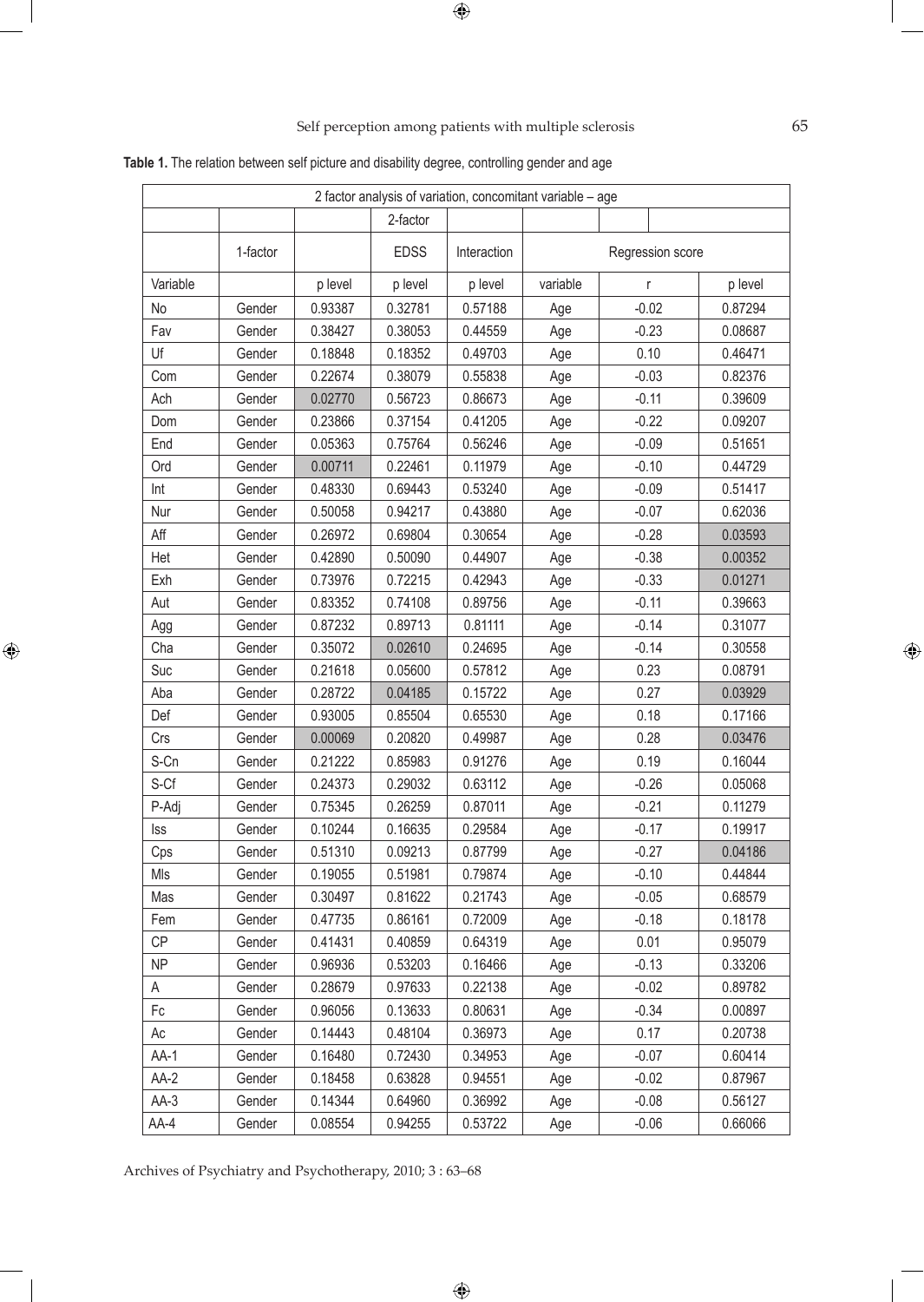The degree of disability is related to the need of change, the need of abasement and the need of succorance.

The need of abasement tends to decrease according to the progress of illness and the increasing degree of disability. The same is observed for



 **Figure 2.** The relation between need of change (Cha) and disability degree

In the group of patients with MS, a small disability (EDSS:  $0 - 1.5$ ) causes an increase in the need of change. As the disease progresses, the need of change decreases up to EDSS=4; then it rises slowly again.

the need of succorance – which is presented [in the Fig.4] *next page.*

⊕



**Figure 3.** The relation between need of abasement (Aba) and disability degree

 $\bigoplus$ 

Archives of Psychiatry and Psychotherapy, 2010; 3 : 63–68

 $\bigoplus$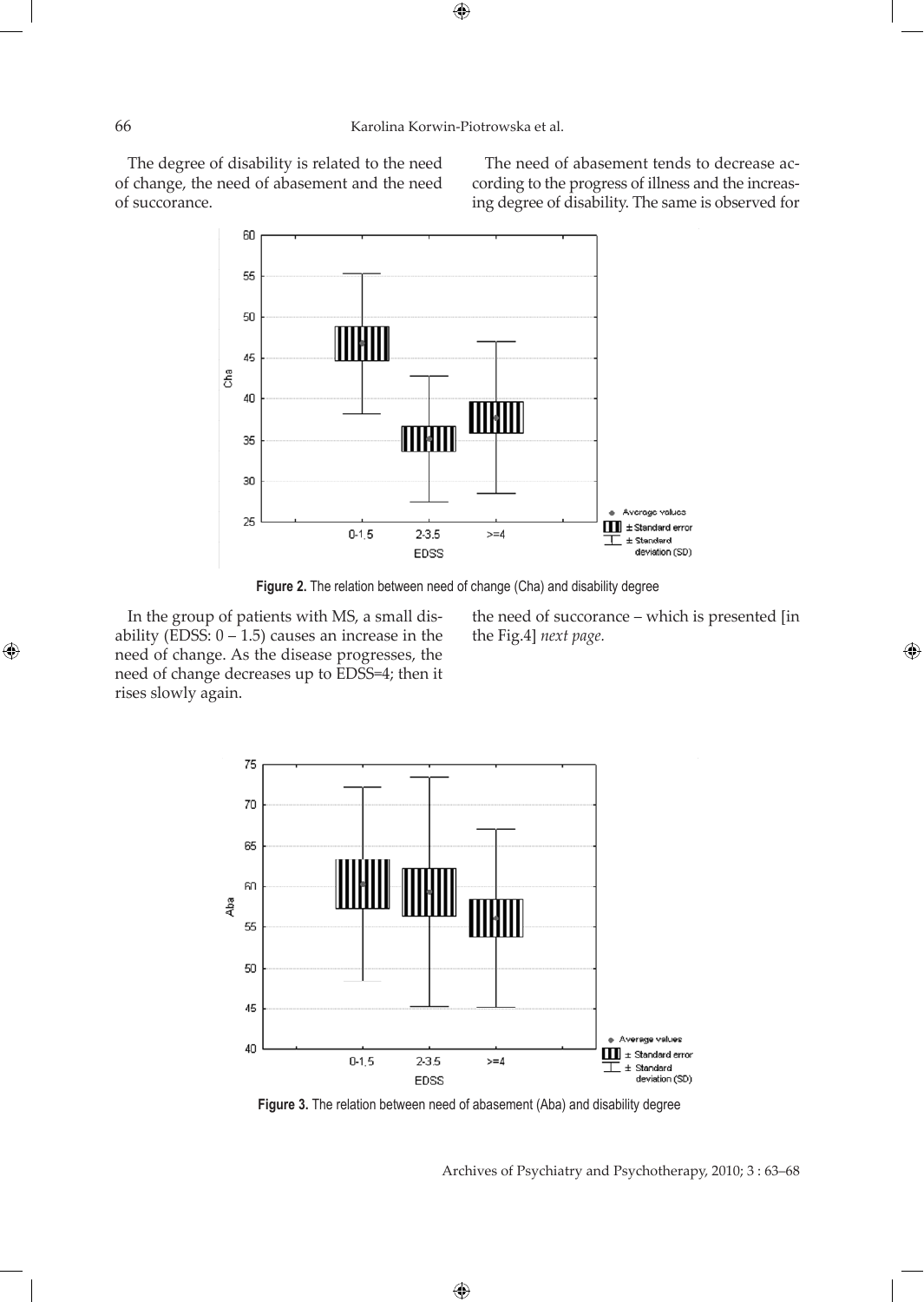Self perception among patients with multiple sclerosis 67



**Figure 4.** The relation between need of succorance (Suc) and disability degree.

#### **DISCUSSION**

⊕

 A small amount of positive adjectives and – what is more important – the majority of negative adjectives, represent the low self-esteem of patients with multiple sclerosis, decreased self-acceptance, resignation, despair and apprehension. This population is lacking in self-trust – which is expressed by low scores in the selfconfidence scale. MS patients tend to restrict or withdraw from interpersonal relationships – which is manifested by decreased scores in communality, affiliation and heterosexuality scale. Reduced scores in achievement and change scales illustrate patients' deficiency in motivation to implement plans for life, their shortage of verve and fantasy. They stop to create new challenges and aims and turn to be more passive and less enterprising. Slowly their life starts to focus on observing symptoms of the illness, which in consequence increases the level of fear and threat. High scores in:

Succorance, Deference, Counselling Readiness, Self-control and Adapted child scales mean a distinct trend of looking for support, protection and attention. There is also an observed evident difficulty in fulfilling their obligations or social roles, which is connected with coming into dependency from other people. Patients with MS feel unable to overcome stress, they have an inclination to indulge in fantasies – often connected with consciousness of guilt and helplessness. A significantly increased score on Abasement scale should be treated as a manifestation of self depreciation.

Very similar results were obtained by Papuć and Pawłowska, who have examined a group of 42 patients with Multiple Sclerosis. Apart from the features mentioned above, they focused on significantly decreased scores on the Creative Personality scale – which represent restriction of creativity and disinterest in how their lives are actively created [6].

Definitely an unlike population of patients is a group of patients with cardiac transplantation, investigated by Nasiłowska-Barud. These patients have achieved an average level of a need for achievement (Ach), a need for domination (Dom), not resigning from a leading role and a need of endurance (End) in grappling with life difficulties. Their social needs also remain moderate, which is manifested by average scores on scales of affiliation, Heterosexuality and Exhibitionist. A decrease was observed only with regard to the need for Autonomy and making Changes, which – similarly to patients with MS – means a decreased need for acting autonomously and lack of initiative in creating new plans or even making any decisions [7].

The fact of changes in self-perception concerns most patients with chronic diseases. The low self-confidence – as a characteristic feature – was described by MJ Fischer in a group of patients with chronic pulmonary diseases [8]. A similar observation was made by R Ziechen in a group of patients with diabetes mellitus and

Archives of Psychiatry and Psychotherapy, 2010; 3 : 63–68

 $\bigoplus$ 

⊕